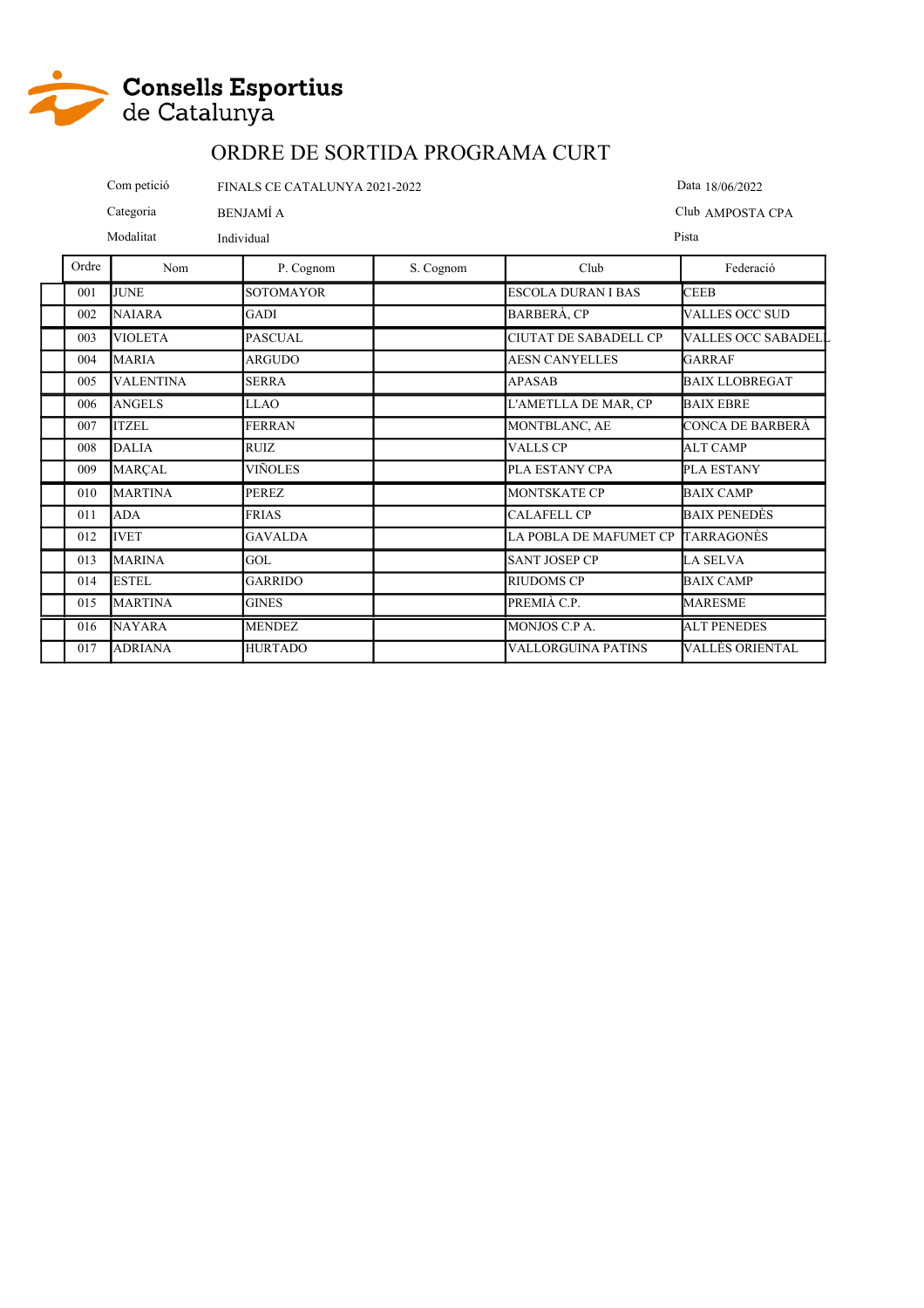

Categoria BENJAMÍ B Com petició FINALS CE CATALUNYA 2021-2022 Data 18/06/2022 Club AMPOSTA CPA

Modalitat Individual

Pista

| Ordre | Nom            | P. Cognom        | S. Cognom | Club                         | Federació             |
|-------|----------------|------------------|-----------|------------------------------|-----------------------|
| 001   | <b>JULIA</b>   | <b>BATALLE</b>   |           | <b>VILASSAR DE DALT PA</b>   | <b>MARESME</b>        |
| 002   | <b>MARIONA</b> | <b>ASTASIO</b>   |           | <b>ALCANAR CP</b>            | MONTSIÀ               |
| 003   | <b>INES</b>    | <b>TORRALBA</b>  |           | <b>APASAB</b>                | <b>BAIX LLOBREGAT</b> |
| 004   | <b>AINA</b>    | <b>PARELLADA</b> |           | TORRELAVIT, CE               | <b>ALT PENEDES</b>    |
| 005   | <b>LEIRE</b>   | MUÑOZ            |           | <b>MANYANET CP</b>           | <b>CEEB</b>           |
| 006   | <b>LLUNA</b>   | <b>GRACIAN</b>   |           | <b>COA LES FRANQUESES</b>    | VALLÈS ORIENTAL       |
| 007   | <b>ALBA</b>    | <b>BLANCO</b>    |           | <b>AESN CANYELLES</b>        | <b>GARRAF</b>         |
| 008   | <b>AINA</b>    | <b>MAGRANE</b>   |           | <b>VALLS CP</b>              | <b>ALT CAMP</b>       |
| 009   | <b>NORA</b>    | <b>SANTOS</b>    |           | BADIA DEL VALLÈS CPA         | <b>VALLES OCC SUD</b> |
| 010   | <b>ABRIL</b>   | <b>SANTOS</b>    |           | <b>VILA-SECA PC</b>          | TARRAGONÈS            |
| 011   | <b>ONA</b>     | <b>ROVIRA</b>    |           | <b>RIUDOMS CP</b>            | <b>BAIX CAMP</b>      |
| 012   | <b>BLANCA</b>  | <b>COTS</b>      |           | MONTBLANC, AE                | CONCA DE BARBERÀ      |
| 013   | <b>NEUS</b>    | <b>LLORET</b>    |           | <b>EL PERELLO CP</b>         | <b>BAIX EBRE</b>      |
| 014   | <b>JUNO</b>    | <b>KOYAMA</b>    |           | <b>CIUTAT DE SABADELL CP</b> | VALLES OCC SABADELL   |
| 015   | <b>ARLET</b>   | PRAT             |           | PLA ESTANY CPA               | <b>PLA ESTANY</b>     |
| 016   | <b>MARTINA</b> | <b>POZO</b>      |           | <b>CALAFELL CP</b>           | <b>BAIX PENEDÈS</b>   |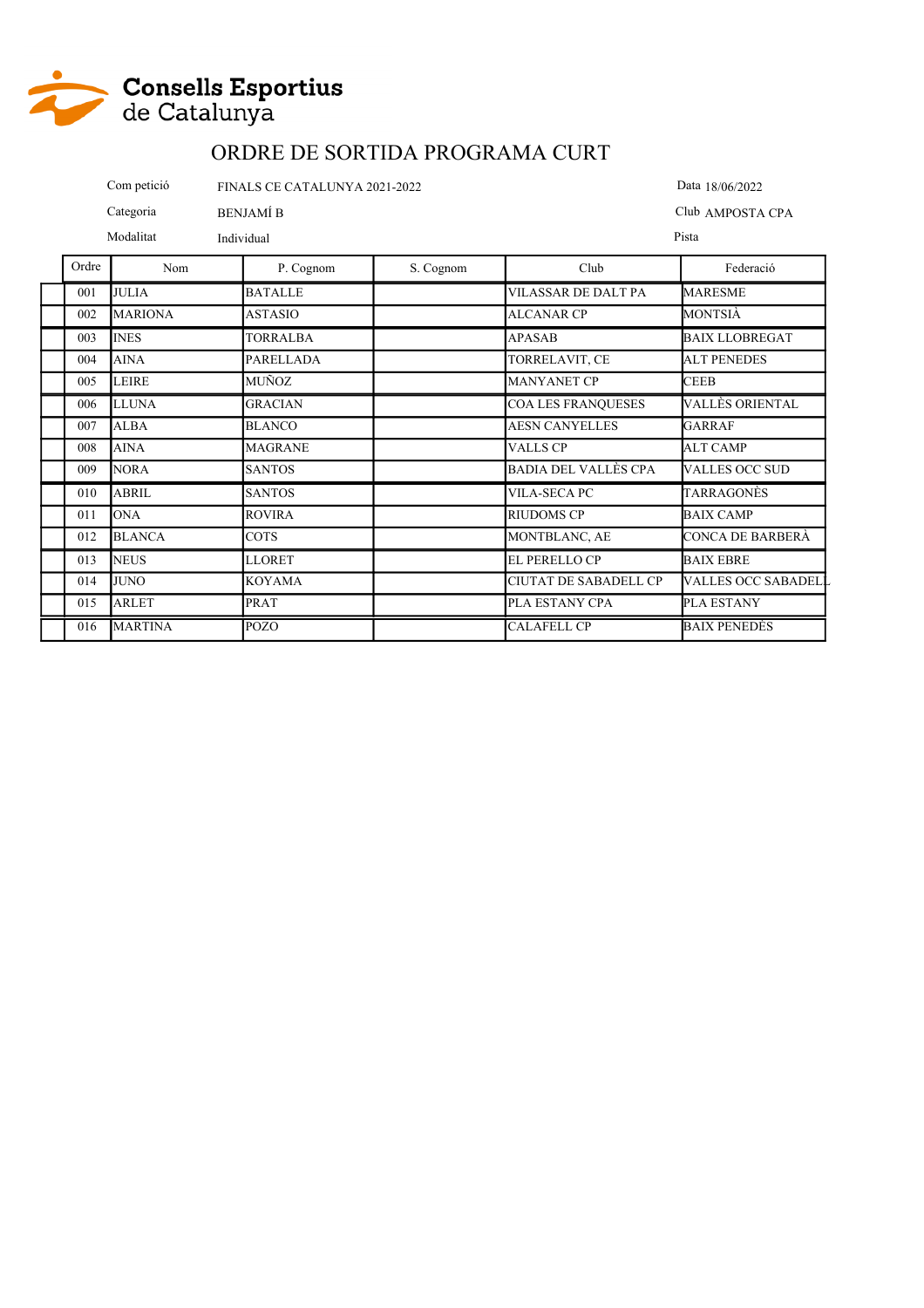

|       | Com petició<br>FINALS CE CATALUNYA 2021-2022 |                  |           |                     | Data 18/06/2022       |
|-------|----------------------------------------------|------------------|-----------|---------------------|-----------------------|
|       | Categoria                                    | <b>BENJAMÍ C</b> |           |                     | Club AMPOSTA CPA      |
|       | Modalitat                                    | Individual       |           |                     | Pista                 |
| Ordre | Nom                                          | P. Cognom        | S. Cognom | Club                | Federació             |
| 001   | <b>IVET</b>                                  | <b>PALAU</b>     |           | <b>VENDRELL CE</b>  | <b>BAIX PENEDES</b>   |
| 002   | <b>GINA MARIA</b>                            | <b>ESCUDER</b>   |           | PREMIÀ C.P.         | <b>MARESME</b>        |
| 003   | <b>NOA</b>                                   | <b>ANDRES</b>    |           | <b>ESPLUGUES PA</b> | <b>BAIX LLOBREGAT</b> |
| 004   | <b>EMMA</b>                                  | <b>MOLINA</b>    |           | VILA-SECA PC        | TARRAGONÈS            |

| $(1)$ (1) 4 | IEMMA          | IMOLINA          | IVILA-SECA PC-                    | TARRAGONES            |
|-------------|----------------|------------------|-----------------------------------|-----------------------|
| 005         | <b>JULIA</b>   | <b>RODA</b>      | ART&XOU VILAFRANCA CP ALT PENEDES |                       |
| 006         | <b>ADRIANA</b> | AMETLLER         | <b>ESCOLA DURAN I BAS</b>         | <b>CEEB</b>           |
| 007         | <b>PAULA</b>   | <b>JULVE</b>     | <b>JESUS CP</b>                   | <b>BAIX EBRE</b>      |
| 008         | <b>OLALLA</b>  | <b>ROLDAN</b>    | <b>BADIA DEL VALLÈS CPA</b>       | <b>VALLES OCC SUD</b> |
| 009         | <b>ANDREA</b>  | <b>MIRANDA</b>   | <b>ALCOVER CP</b>                 | ALT CAMP              |
| 010         | NIL.           | <b>BLANOUEZ</b>  | <b>MONTBLANC, AE</b>              | CONCA DE BARBERA      |
| 011         | <b>DARIA</b>   | <b>BEZHANYAN</b> | <b>RIBES PA</b>                   | GARRAF                |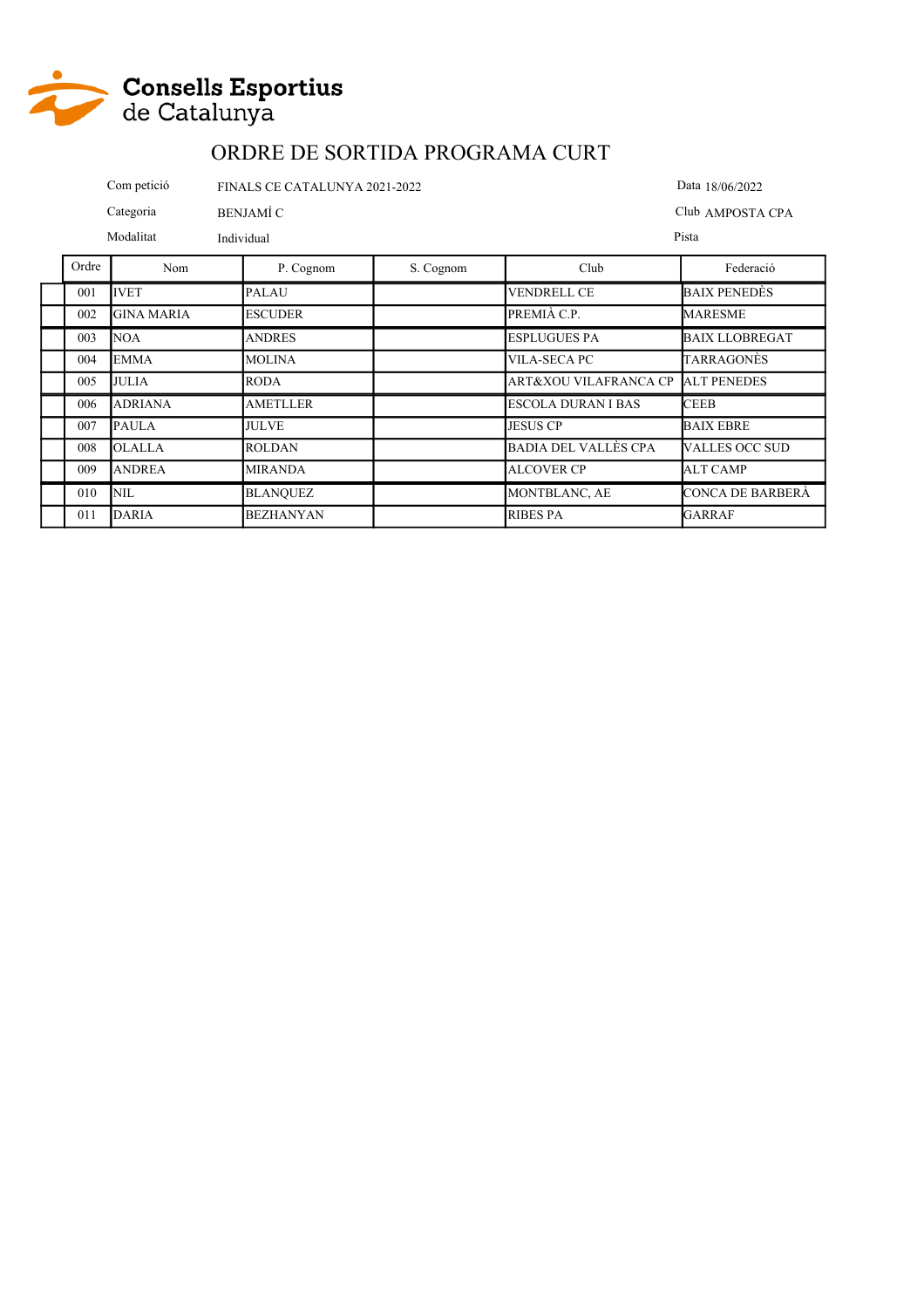

|       | Com petició<br>FINALS CE CATALUNYA 2021-2022 |              |           |                      | Data 18/06/2022       |
|-------|----------------------------------------------|--------------|-----------|----------------------|-----------------------|
|       | Categoria<br>ALEVI A                         |              |           |                      | Club AMPOSTA CPA      |
|       | Modalitat                                    | Individual   |           |                      | Pista                 |
| Ordre | Nom                                          | P. Cognom    | S. Cognom | Club                 | Federació             |
| 001   | <b>CARME</b>                                 | <b>ARBO</b>  |           | L'AMETLLA DE MAR, CP | <b>BAIX EBRE</b>      |
| 002   | <b>SERGI</b>                                 | DE LA FUENTE |           | PREMIÀ C.P.          | <b>MARESME</b>        |
| 003   | <b>BRUNA</b>                                 | LORENZO      |           | <b>APASAB</b>        | <b>BAIX LLOBREGAT</b> |

| 003 | <b>BRUNA</b>   | <b>LORENZO</b>   | <b>APASAB</b>                        | <b>BAIX LLOBREGAT</b>      |
|-----|----------------|------------------|--------------------------------------|----------------------------|
| 004 | <b>MARTINA</b> | <b>ALMASQUE</b>  | <b>ESPORTIU MARISTES SANT JOCEEB</b> |                            |
| 005 | <b>JESSICA</b> | <b>GHITA</b>     | CIUTAT DE SABADELL CP                | <b>VALLES OCC SABADELL</b> |
| 006 | <b>IRENE</b>   | ZARAGOZA         | <b>BARBERÀ, CP</b>                   | <b>VALLES OCC SUD</b>      |
| 007 | <b>MARIONA</b> | <b>LUIR</b>      | RIUDEBITLLES, CPA                    | <b>ALT PENEDES</b>         |
| 008 | <b>NURIA</b>   | VIÑOLAS          | PLA ESTANY CPA                       | PLA ESTANY                 |
| 009 | <b>IVET</b>    | <b>LOPEZ</b>     | MONTBLANC, AE                        | CONCA DE BARBERA           |
| 010 | <b>CARLA</b>   | <b>MORENO</b>    | <b>RIBES PA</b>                      | GARRAF                     |
| 011 | <b>TANIA</b>   | <b>GINE</b>      | <b>ALCANAR CP</b>                    | MONTSIÀ                    |
| 012 | <b>CLARICE</b> | <b>TRESCENTS</b> | <b>CALAFELL CP</b>                   | BAIX PENEDÈS               |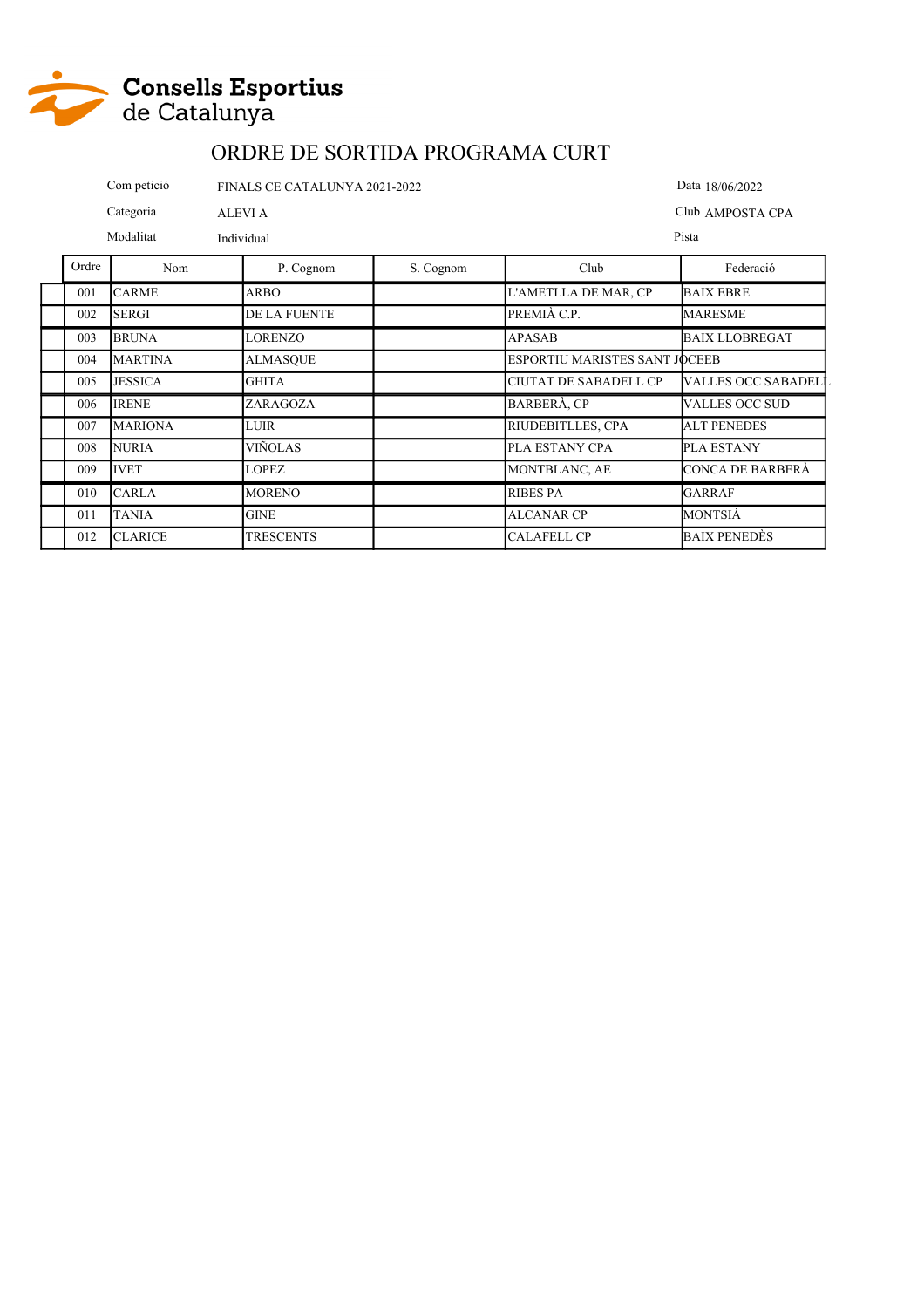

|                      | Com petició         | FINALS CE CATALUNYA 2021-2022 |           |                                                         | Data 18/06/2022  |
|----------------------|---------------------|-------------------------------|-----------|---------------------------------------------------------|------------------|
|                      | Categoria           | ALEVÍ B                       |           |                                                         | Club AMPOSTA CPA |
| Modalitat            |                     | Individual                    |           |                                                         | Pista            |
| Ordre                | Nom                 | P. Cognom                     | S. Cognom | Club                                                    | Federació        |
| $\sim$ $\sim$ $\sim$ | <b>TYPE TARRITY</b> | $\sim$ $\sim$ $\sim$ $\sim$   |           | $\sim$ $\sim$ $\sim$ $\sim$ $\sim$ $\sim$ $\sim$ $\sim$ | $-$              |

| 001 | <b>KRISTEL</b>       | <b>GOMEZ</b>   | <b>BON PASTOR, AE</b>        | <b>CEEB</b>                |
|-----|----------------------|----------------|------------------------------|----------------------------|
| 002 | LAIA                 | <b>ALSINA</b>  | PLA ESTANY CPA               | <b>PLA ESTANY</b>          |
| 003 | <b>CARLA</b>         | <b>HERRERA</b> | <b>CALAFELL CP</b>           | BAIX PENEDÈS               |
| 004 | <b>MARIA</b>         | <b>NARVAE</b>  | <b>BARBERÀ, CP</b>           | <b>VALLES OCC SUD</b>      |
| 005 | <b>MAR</b>           | <b>BUADES</b>  | MONJOS C.P A.                | <b>BAIX PENEDÈS</b>        |
| 006 | <b>AINA BERENICE</b> | <b>OFREDI</b>  | <b>SITGES PAT</b>            | <b>GARRAF</b>              |
| 007 | LAIA                 | <b>NOE</b>     | <b>DERTUSA CP</b>            | <b>BAIX EBRE</b>           |
| 008 | <b>NURIA</b>         | <b>MIGUEL</b>  | <b>MONTBLANC, AE</b>         | CONCA DE BARBERA           |
| 009 | <b>MIREIA</b>        | <b>ANDREU</b>  | <b>VALLS CP</b>              | <b>ALT CAMP</b>            |
| 010 | <b>DANIELA</b>       | <b>ALTEMIR</b> | <b>DOSRIUS CE</b>            | <b>MARESME</b>             |
| 011 | <b>IAN</b>           | <b>MARTIN</b>  | <b>BADIA DEL VALLÈS CPA</b>  | <b>VALLES OCC SUD</b>      |
| 012 | LAIA                 | <b>GINE</b>    | LA POBLA DE MAFUMET CP       | <b>TARRAGONÈS</b>          |
| 013 | <b>IVET</b>          | <b>CUELLAR</b> | <b>APASAB</b>                | <b>BAIX LLOBREGAT</b>      |
| 014 | <b>BERTA</b>         | <b>GORGORI</b> | <b>CIUTAT DE SABADELL CP</b> | <b>VALLES OCC SABADELL</b> |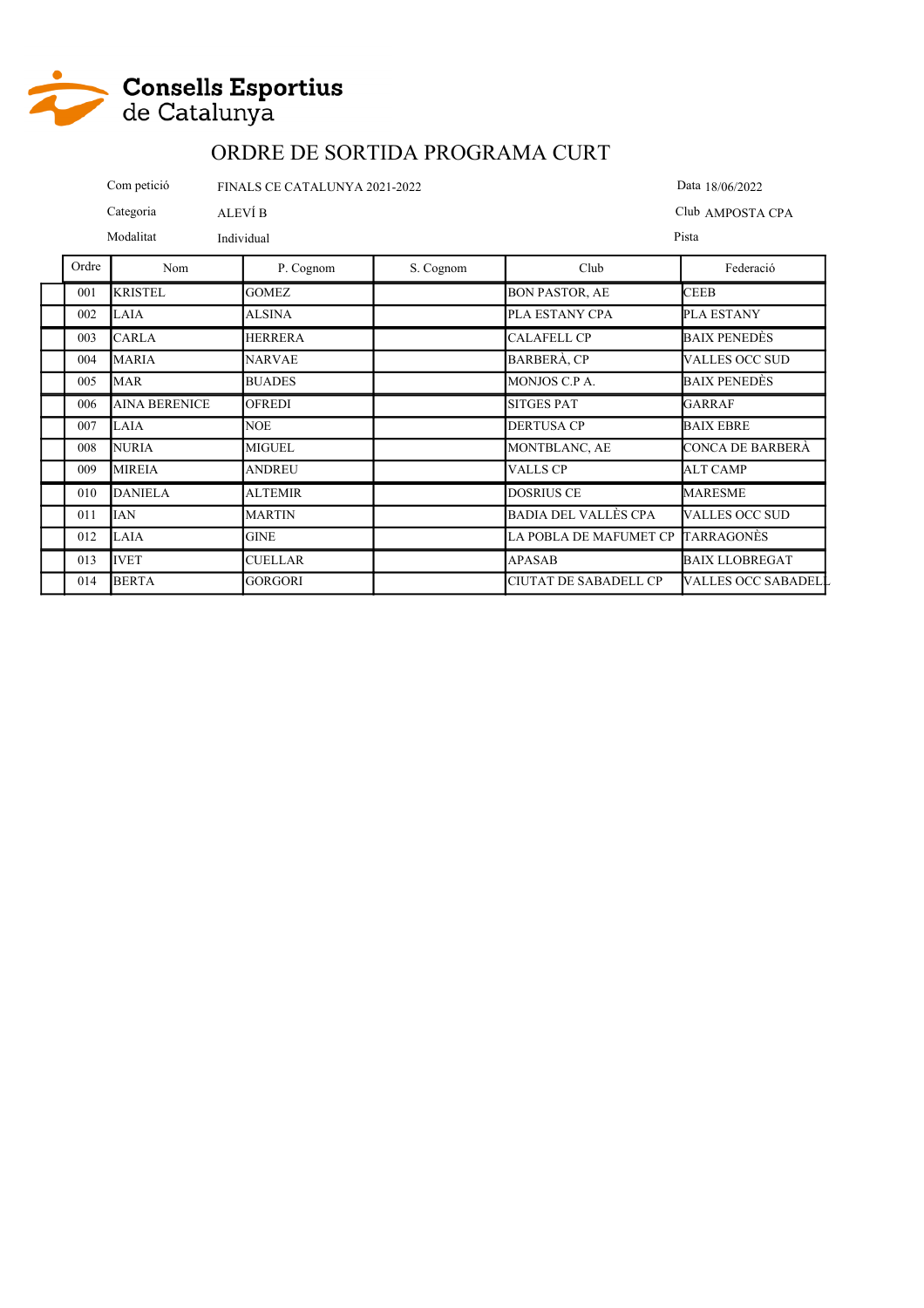

|       | Com petició     | FINALS CE CATALUNYA 2021-2022 |           |                           | Data 18/06/2022       |
|-------|-----------------|-------------------------------|-----------|---------------------------|-----------------------|
|       | Categoria       | ALEVÍ C                       |           |                           | Club AMPOSTA CPA      |
|       | Modalitat       | Individual                    |           |                           | Pista                 |
| Ordre | Nom             | P. Cognom                     | S. Cognom | Club                      | Federació             |
| 001   | <b>ARLETTE</b>  | <b>GIMENEZ</b>                |           | <b>RIUDOMS CP</b>         | <b>BAIX CAMP</b>      |
| 002   | <b>ALEIX</b>    | <b>RODRIGUEZ</b>              |           | <b>BANYERES, CP</b>       | BAIX PENEDÈS          |
| 003   | <b>MIREIA</b>   | <b>MONCADA</b>                |           | FPC CET 10                | <b>CEEB</b>           |
| 004   | <b>ESTRELLA</b> | <b>OUILES</b>                 |           | MONTBLANC, AE             | CONCA DE BARBERÀ      |
| 005   | <b>GALA</b>     | <b>HERNANDEZ</b>              |           | PLA ESTANY CPA            | PLA ESTANY            |
| 006   | <b>OUERALT</b>  | <b>LOPEZ</b>                  |           | <b>SALESIANS SABADELL</b> | VALLES OCC SABADELL   |
| 007   | <b>NEREA</b>    | <b>SANTOS</b>                 |           | BADIA DEL VALLÈS CPA      | <b>VALLES OCC SUD</b> |
| 008   | LAIA            | <b>VALLVERDU</b>              |           | <b>AESN CANYELLES</b>     | GARRAF                |
| 009   | <b>RAMON</b>    | <b>CASTELL</b>                |           | <b>DELTEBRE CP</b>        | <b>BAIX EBRE</b>      |
| 010   | <b>AINA</b>     | <b>BRUNAT</b>                 |           | TORRELAVIT, CE            | <b>ALT PENEDES</b>    |
| 011   | <b>MARTINA</b>  | <b>CIGNONI</b>                |           | <b>VILA-SECA PC</b>       | TARRAGONÈS            |

012 ISABEL GARCIA PLA DE STA.MARIA ALT CAMP 013 EMILY LIBRADA (LIBRADA BREDA CP LA SELVA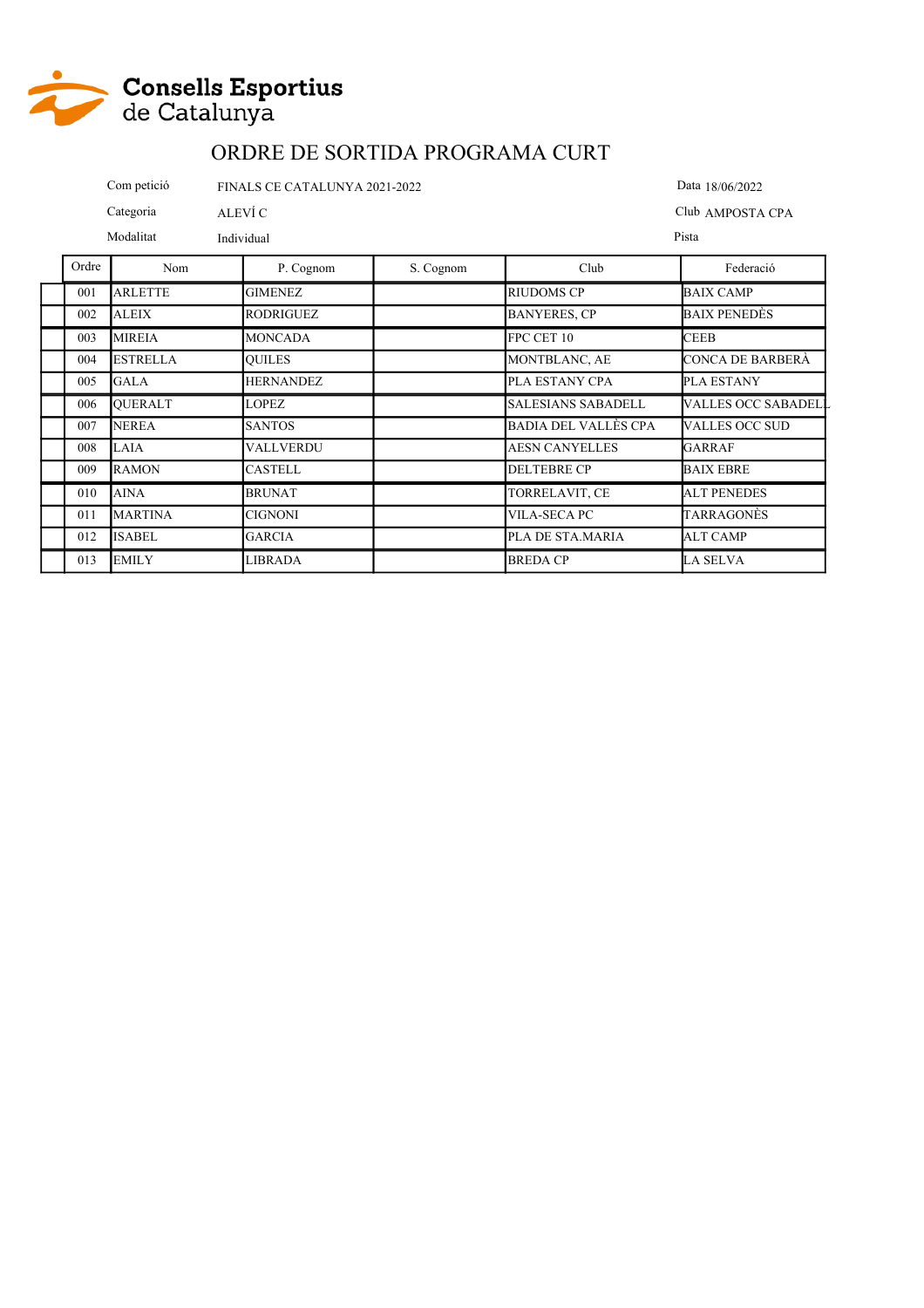

 $\mathbf{r}$ 

#### ORDRE DE SORTIDA PROGRAMA CURT

Com petició FINALS CE CATALUNYA 2021-2022 Data 18/06/2022 Categoria INFANTIL A Club AMPOSTA CPA Modalitat Individual Pista T

٦

| Ordre | Nom            | P. Cognom       | S. Cognom | Club                         | Federació                  |
|-------|----------------|-----------------|-----------|------------------------------|----------------------------|
| 001   | <b>NADIA</b>   | JIMENEZ         |           | <b>CIUTAT DE SABADELL CP</b> | <b>VALLES OCC SABADELL</b> |
| 002   | <b>IRINA</b>   | <b>PESOUERO</b> |           | MONTBLANC, AE                | CONCA DE BARBERÀ           |
| 003   | <b>NEREA</b>   | GIL             |           | <b>RIBES PA</b>              | <b>GARRAF</b>              |
| 004   | <b>NOA</b>     | CARRERA         |           | <b>CASTELLDEFELS CP</b>      | <b>BAIX LLOBREGAT</b>      |
| 005   | <b>EMMA</b>    | <b>ROBERTO</b>  |           | LA POBLA DE MAFUMET CP       | <b>TARRAGONÈS</b>          |
| 006   | <b>LAIA</b>    | <b>OLIVERAS</b> |           | PLA ESTANY CPA               | PLA ESTANY                 |
| 007   | <b>NEREA</b>   | CAÑETE          |           | BARBERÀ, CP                  | VALLES OCC SUD             |
| 008   | <b>HANNAH</b>  | <b>PALLARES</b> |           | L'AMETLLA DE MAR, CP         | <b>BAIX EBRE</b>           |
| 009   | <b>ENYA</b>    | CABACAS         |           | <b>VENDRELL CE</b>           | BAIX PENEDÈS               |
| 010   | <b>LAIA</b>    | VARGAS          |           | <b>ESCOLA DURAN I BAS</b>    | <b>CEEB</b>                |
| 011   | <b>LEYRE</b>   | ZAMORANO        |           | <b>BREDA CP</b>              | LA SELVA                   |
| 012   | ALBA           | <b>RIBAS</b>    |           | PREMIÀ C.P.                  | <b>MARESME</b>             |
| 013   | <b>AFRICA</b>  | <b>CONESA</b>   |           | MONJOS C.P A.                | <b>ALT PENEDES</b>         |
| 014   | <b>CLAUDIA</b> | <b>NAVARRO</b>  |           | <b>ALCANAR CP</b>            | MONTSIÀ                    |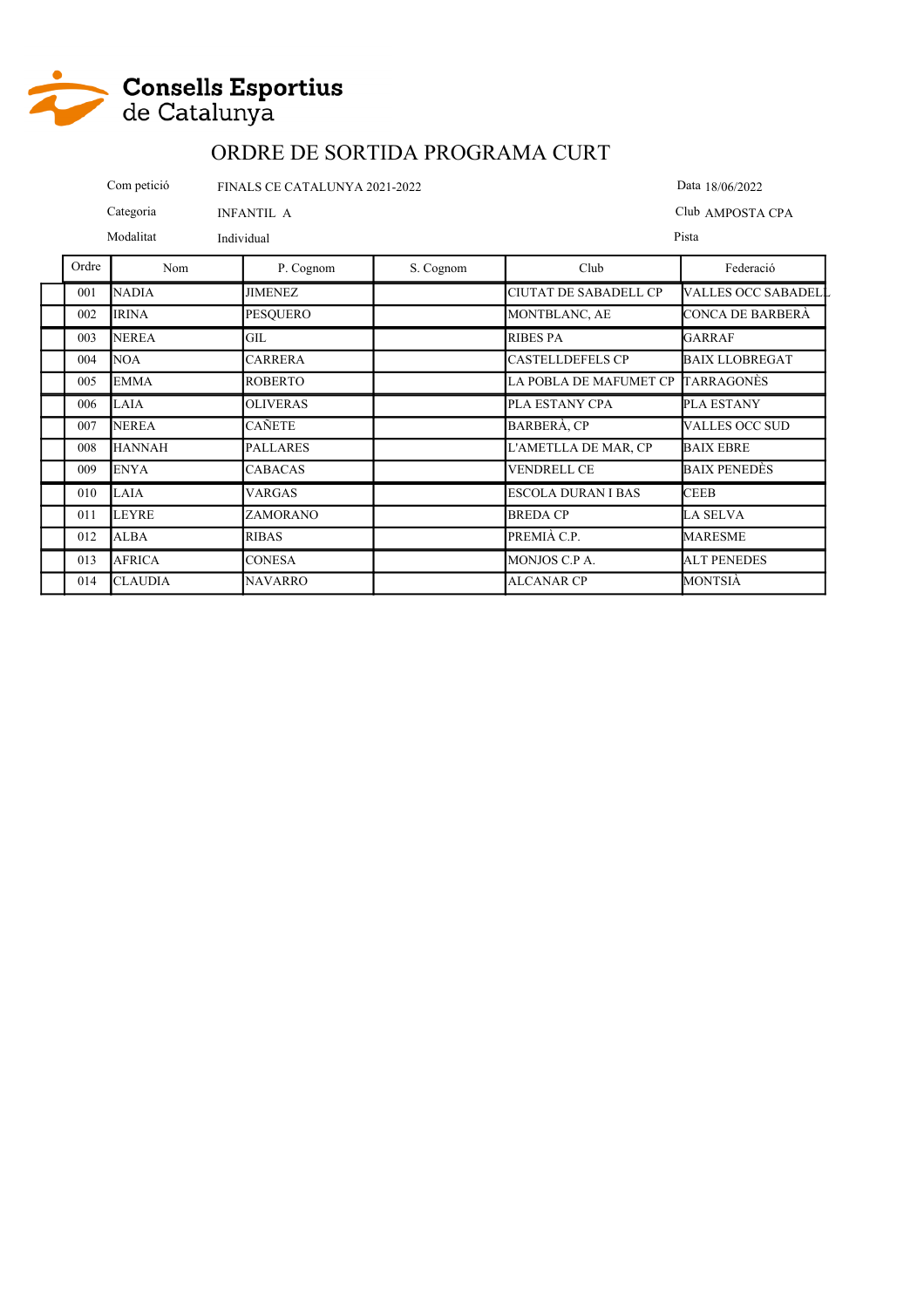

|                                | Com petició<br>FINALS CE CATALUNYA 2021-2022 |            |           |                  | Data 19/06/2022 |
|--------------------------------|----------------------------------------------|------------|-----------|------------------|-----------------|
| Categoria<br><b>INFANTIL B</b> |                                              |            |           | Club AMPOSTA CPA |                 |
| Modalitat                      |                                              | Individual |           |                  | Pista           |
| Ordre                          | Nom                                          | P. Cognom  | S. Cognom | Club             | Federació       |
|                                |                                              |            |           |                  |                 |

| 001 | <b>ONA</b>     | <b>MARI</b>     | PREMIÀ C.P.            | <b>MARESME</b>        |
|-----|----------------|-----------------|------------------------|-----------------------|
| 002 | <b>JUDITH</b>  | <b>FIBLA</b>    | <b>ALCANAR CP</b>      | <b>MONTSIÀ</b>        |
| 003 | LAIA           | <b>CALVET</b>   | MONTBLANC, AE          | CONCA DE BARBERÀ      |
| 004 | <b>MARIA</b>   | <b>LLAO</b>     | L'AMETLLA DE MAR, CP   | <b>BAIX EBRE</b>      |
| 005 | <b>ANDREA</b>  | <b>CABANAS</b>  | PLA ESTANY CPA         | <b>PLA ESTANY</b>     |
| 006 | <b>UNAI</b>    | <b>GONZALEZ</b> | <b>BARBERÀ, CP</b>     | <b>VALLES OCC SUD</b> |
| 007 | <b>CLAUDIA</b> | <b>VARONA</b>   | MONJOS C.P A.          | <b>ALT PENEDES</b>    |
| 008 | <b>JUDITH</b>  | <b>GARRETA</b>  | LA POBLA DE MAFUMET CP | TARRAGONÈS            |
| 009 | <b>MARTA</b>   | <b>BROTONS</b>  | <b>VENDRELL CE</b>     | <b>BAIX PENEDÈS</b>   |
| 010 | <b>ONA</b>     | <b>LLACER</b>   | RIBES PA               | GARRAF                |
| 011 | <b>ONA</b>     | <b>RAURELL</b>  | AEE MAYNANET MOLINS    | <b>BAIX LLOBREGAT</b> |
| 012 | <b>IVET</b>    | <b>GOMEZ</b>    | BARBERÀ, CP            | <b>VALLES OCC SUD</b> |
| 013 | <b>MARIA</b>   | <b>OTAEGUI</b>  | FPC CET 10             | <b>CEEB</b>           |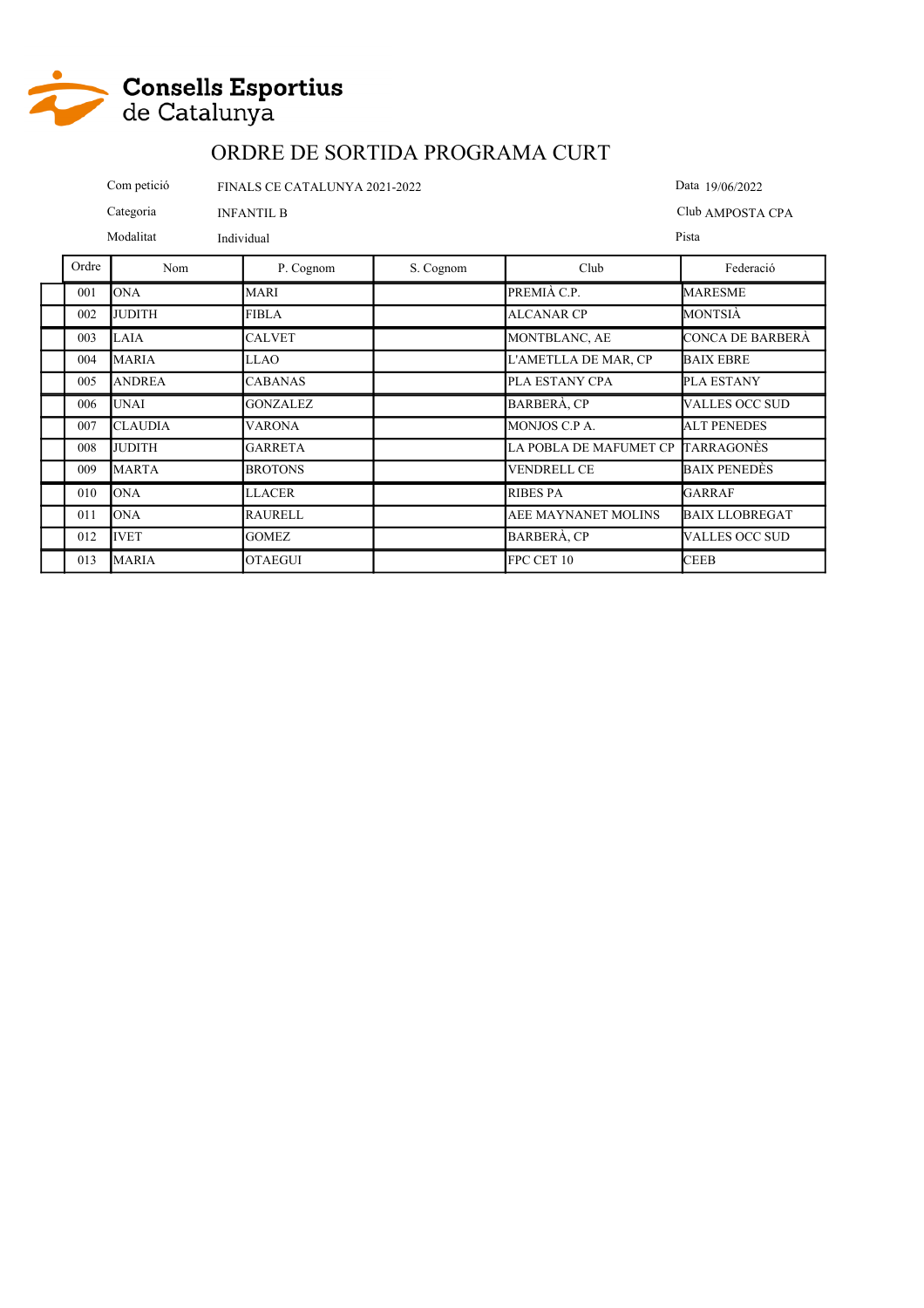

|                                | Com petició<br>FINALS CE CATALUNYA 2021-2022 | Data 18/06/2022 |           |                  |                    |
|--------------------------------|----------------------------------------------|-----------------|-----------|------------------|--------------------|
| Categoria<br><b>INFANTIL C</b> |                                              |                 |           | Club AMPOSTA CPA |                    |
| Modalitat<br>Individual        |                                              |                 |           | Pista            |                    |
| Ordre                          | Nom                                          | P. Cognom       | S. Cognom | Club             | Federació          |
| 001                            | <b>MARTINA</b>                               | <b>BONAMUSA</b> |           | <b>BREDA CP</b>  | LA SELVA           |
| 002                            | <b>JANA</b>                                  | <b>VIDAL</b>    |           | LA GRANADA, PA   | <b>ALT PENEDES</b> |
| 003                            | <b>MARIA</b>                                 | <b>RULL</b>     |           | FPC CET 10       | <b>CEEB</b>        |

004 NOELIA SANCHEZ MONTBLANC, AE CONCA DE BARBERÀ

005 ANNA BOADA BOADA VALLS CP ALT CAMP 006 LEYRE BREGEL I VENDRELL CE BAIX PENEDÈS 007 SARA SCHWEDHELM RIBES PA GARRAF 008 IVET COLOMINA COLOMINA VILA-SECA PC TARRAGONÈS 009 JULIA TORRADO DERTUSA CP BAIX EBRE 010 PAULA RUBIO MONTGAT CPSE MARESME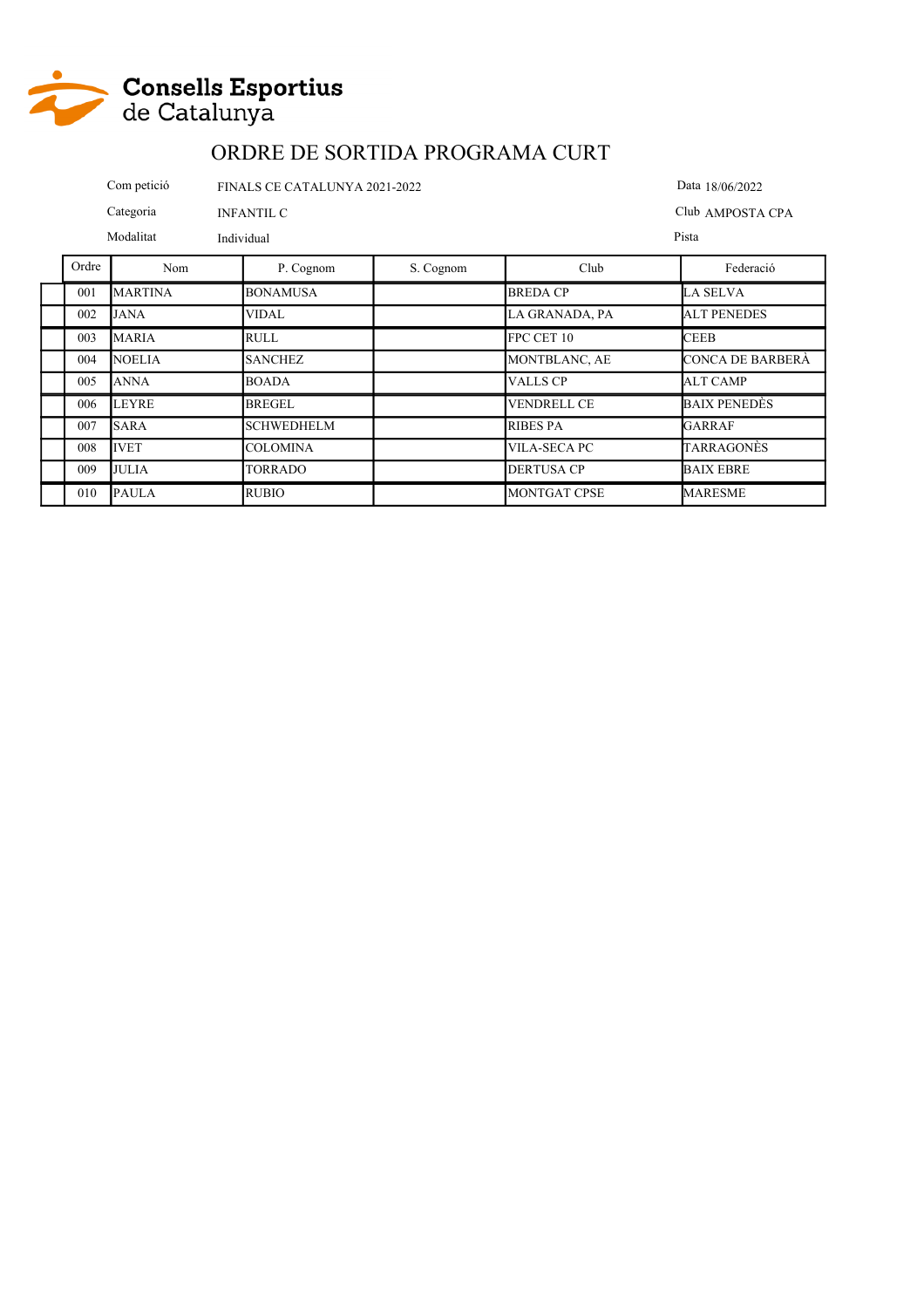

|       | Com petició  |                 | FINALS CE CATALUNYA 2021-2022<br>Data 18/06/2022 |                            |                       |  |
|-------|--------------|-----------------|--------------------------------------------------|----------------------------|-----------------------|--|
|       | Categoria    | CADET A         |                                                  |                            | Club AMPOSTA CPA      |  |
|       | Modalitat    | Individual      | Pista                                            |                            |                       |  |
| Ordre | Nom          | P. Cognom       | S. Cognom                                        | Club                       | Federació             |  |
| 001   | LAIA         | MARI            |                                                  | <b>ESCOLA DURAN I BAS</b>  | <b>CEEB</b>           |  |
| 002   | <b>NURIA</b> | <b>MELERO</b>   |                                                  | <b>BARBERA, CP</b>         | <b>VALLES OCC SUD</b> |  |
| 003   | <b>JULIA</b> | <b>HOSTE</b>    |                                                  | <b>BELLVER DE CERDANYA</b> | <b>CE CERDANYA</b>    |  |
| 004   | LAIA         | <b>GONZALEZ</b> |                                                  | <b>APASAB</b>              | <b>BAIX LLOBREGAT</b> |  |

| 003 | <b>JULIA</b>   | <b>HOSTE</b>     | BELLVER DE CERDANYA          | <b>CE CERDANYA</b>         |
|-----|----------------|------------------|------------------------------|----------------------------|
| 004 | <b>LAIA</b>    | <b>GONZALEZ</b>  | APASAB                       | <b>BAIX LLOBREGAT</b>      |
| 005 | <b>ADRIANA</b> | <b>TRULLOLLS</b> | MONTBLANC, AE                | CONCA DE BARBERA           |
| 006 | <b>JULIA</b>   | <b>SANCHEZ</b>   | <b>CIUTAT DE SABADELL CP</b> | <b>VALLES OCC SABADELL</b> |
| 007 | <b>AINARA</b>  | <b>JOSE</b>      | ALCANAR CP                   | MONTSIÀ                    |
| 008 | <b>SOL</b>     | <b>SKRIE</b>     | <b>VILASSAR DE DALT PA</b>   | <b>MARESME</b>             |
| 009 | <b>EDGAR</b>   | <b>AYZA</b>      | ALCANAR CP                   | MONTSIÀ                    |
| 010 | <b>EDGAR</b>   | <b>CABACAS</b>   | <b>VENDRELL CE</b>           | <b>BAIX PENEDES</b>        |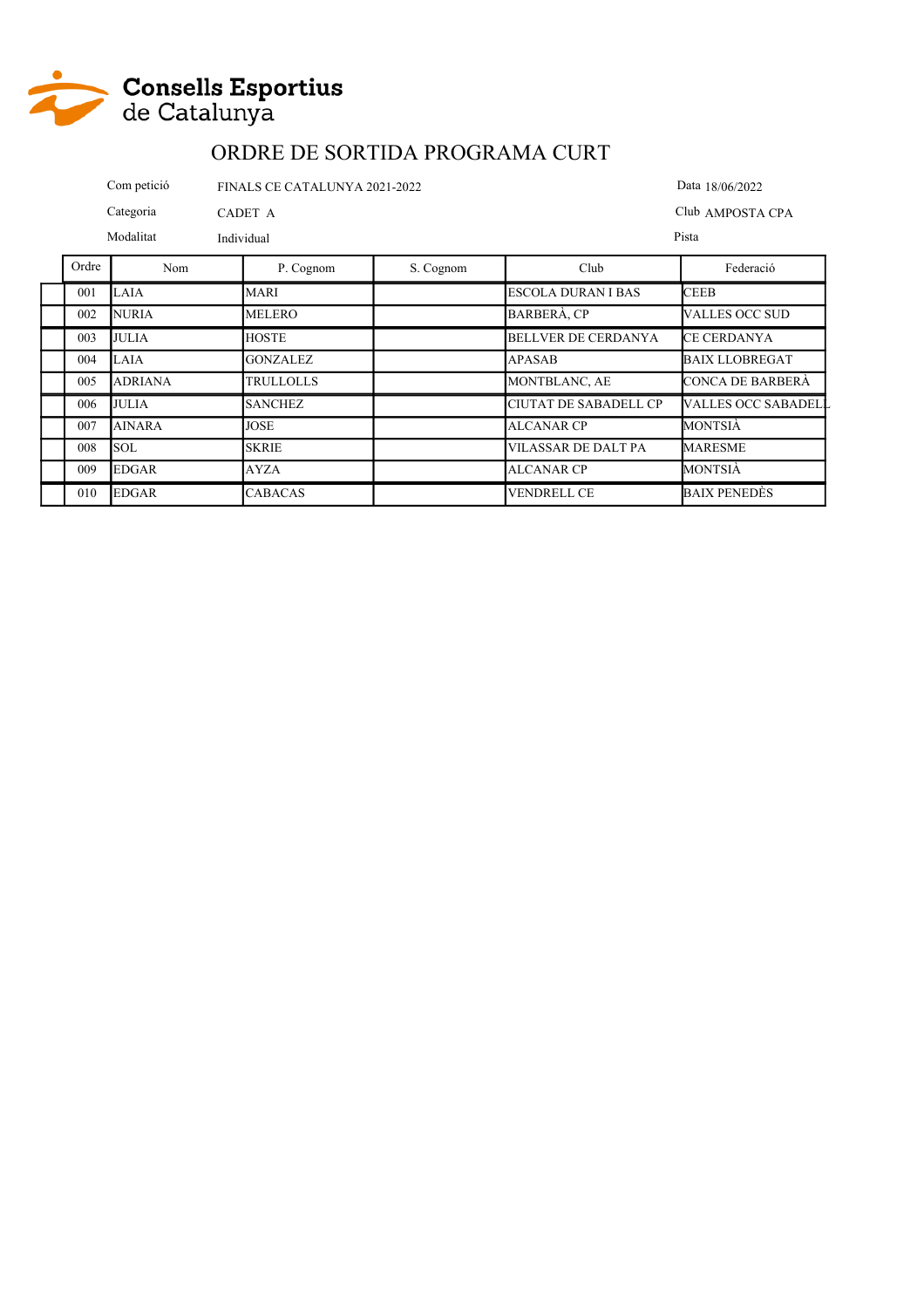

|       | Com petició     | Data 18/06/2022  |           |                             |                       |
|-------|-----------------|------------------|-----------|-----------------------------|-----------------------|
|       | Categoria       | Club AMPOSTA CPA |           |                             |                       |
|       | Modalitat       |                  | Pista     |                             |                       |
| Ordre | <b>Nom</b>      | P. Cognom        | S. Cognom | Club                        | Federació             |
| 001   | <b>CARLA</b>    | <b>GUTIERREZ</b> |           | MONTBLANC, AE               | CONCA DE BARBERÀ      |
| 002   | <b>CLAUDIA</b>  | <b>MUÑOZ</b>     |           | <b>RIBES PA</b>             | <b>GARRAF</b>         |
| 003   | <b>ELSA</b>     | <b>CABELLO</b>   |           | <b>APASAB</b>               | <b>BAIX LLOBREGAT</b> |
| 004   | <b>NATALIA</b>  | <b>MARTIN</b>    |           | <b>BADIA DEL VALLÈS CPA</b> | VALLES OCC SUD        |
| 005   | <b>AGNES</b>    | <b>FEDIUC</b>    |           | <b>BANYERES, CP</b>         | <b>BAIX PENEDES</b>   |
| 006   | <b>MYRIAN</b>   | <b>LORCA</b>     |           | <b>VILASSAR DE DALT PA</b>  | <b>MARESME</b>        |
| 007   | <b>ISABELLA</b> | <b>PESCE</b>     |           | FPC CET 10                  | <b>CEEB</b>           |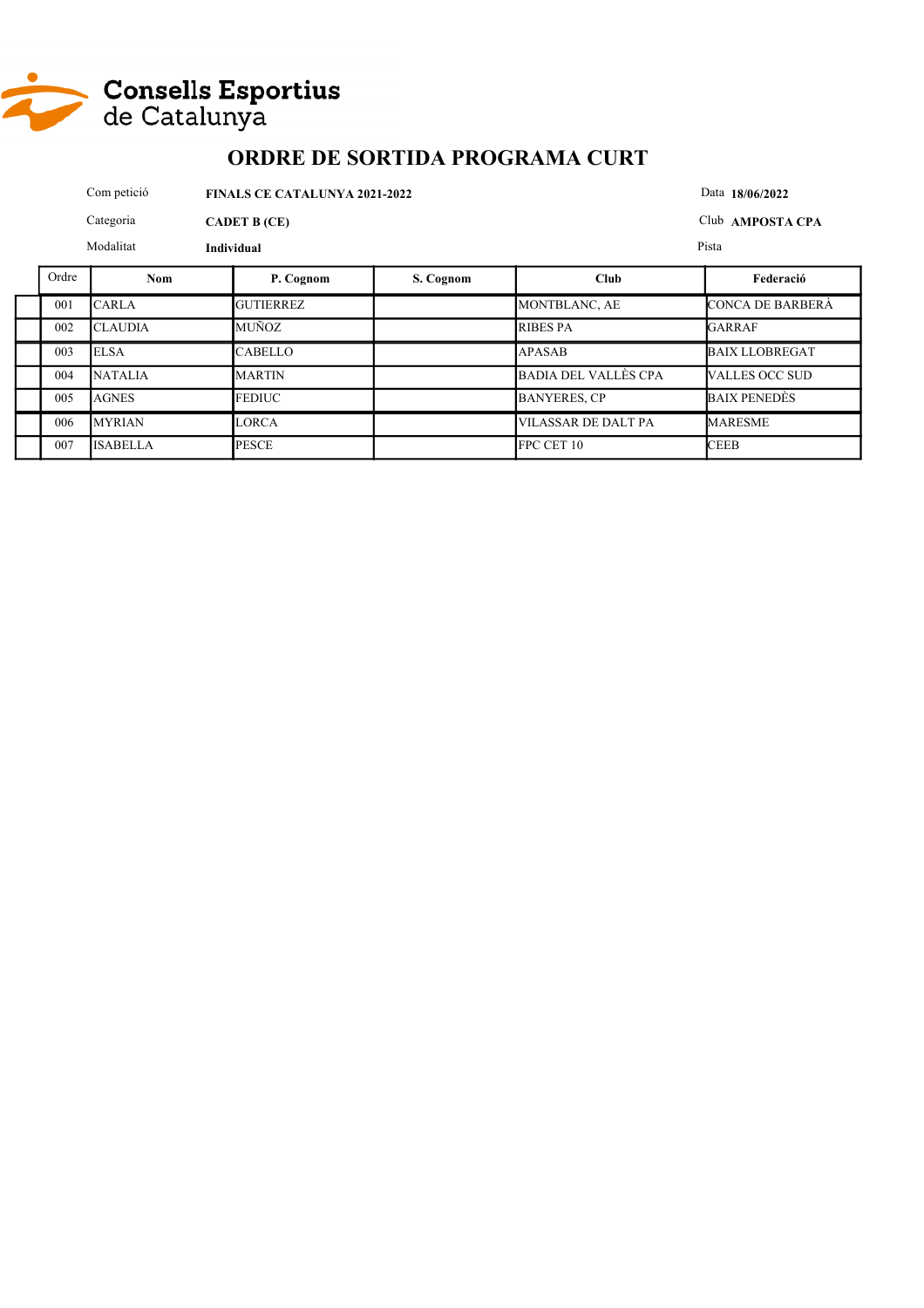

|           | Com petició<br>FINALS CE CATALUNYA 2021-2022 |            |                |                  |                                      | Data 18/06/2022 |
|-----------|----------------------------------------------|------------|----------------|------------------|--------------------------------------|-----------------|
|           | Categoria<br>CADET C                         |            |                | Club AMPOSTA CPA |                                      |                 |
| Modalitat |                                              | Individual |                |                  | Pista                                |                 |
| Ordre     | Nom                                          |            | P. Cognom      | S. Cognom        | Club                                 | Federació       |
| 001       | <b>MAR</b>                                   |            | <b>JIMENEZ</b> |                  | <b>COL. MARISTES SANTS-CORT CEEB</b> |                 |

| 001 | <b>MAR</b>    | <b>JIMENEZ</b> | COL. MARISTES SANTS-CORT CEEB |                       |
|-----|---------------|----------------|-------------------------------|-----------------------|
| 002 | <b>MARIA</b>  | <b>AFONSO</b>  | LA GRANADA. PA                | <b>ALT PENEDES</b>    |
| 003 | <b>AINARA</b> | <b>HERMOSO</b> | <b>BANYERES, CP</b>           | <b>BAIX PENEDES</b>   |
| 004 | <b>CARLA</b>  | <b>MCKETTY</b> | <b>RIBES PA</b>               | GARRAF                |
| 005 | <b>PAULA</b>  | <b>ACEDO</b>   | <b>AEE MAYNANET MOLINS</b>    | <b>BAIX LLOBREGAT</b> |
| 006 | <b>HADA</b>   | <b>GARCIA</b>  | <b>BREDA CP</b>               | LA SELVA              |
| 007 | <b>LUCIA</b>  | <b>RINS</b>    | PREMIÀ C.P.                   | <b>MARESME</b>        |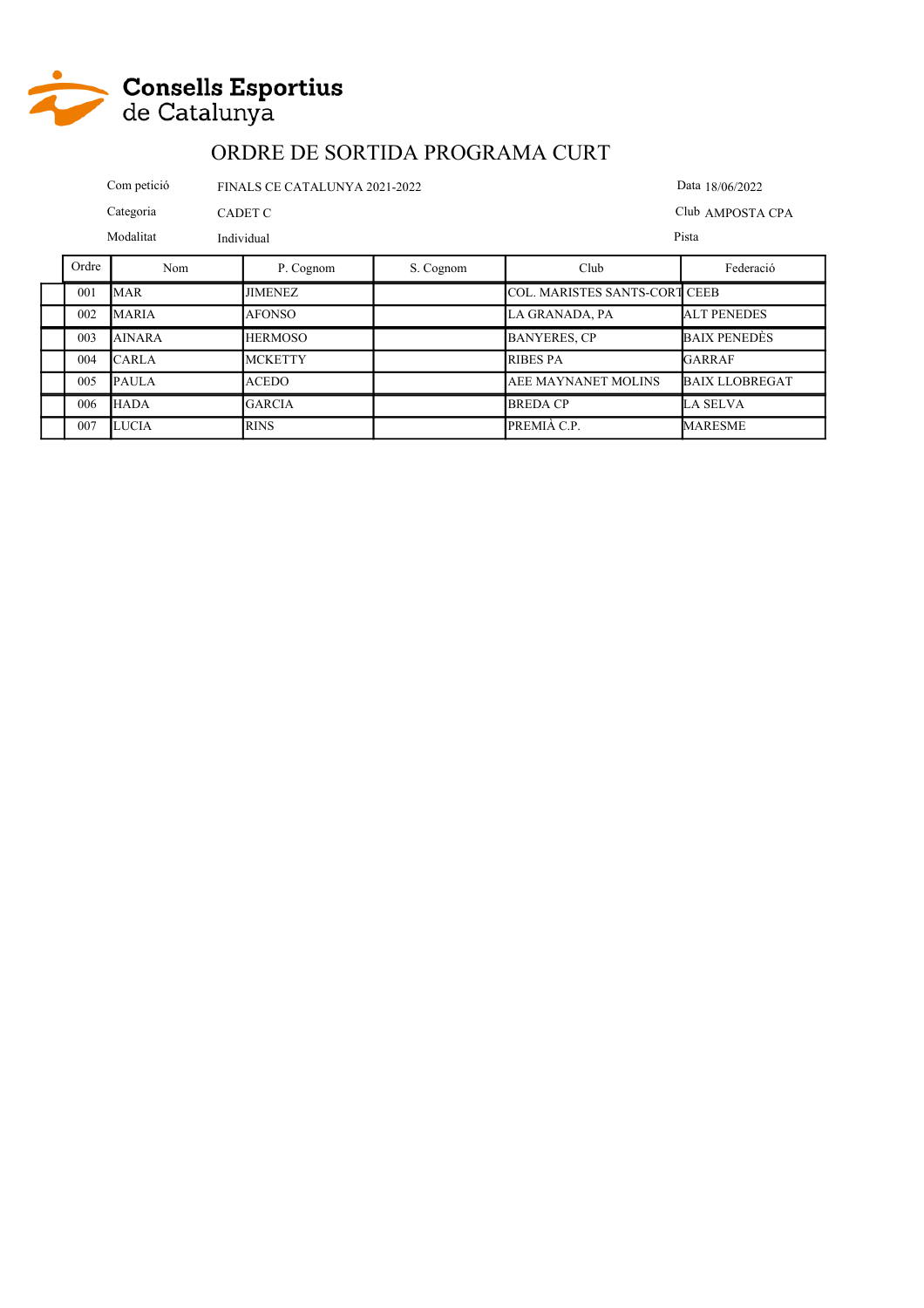

|                               | Com petició<br>FINALS CE CATALUNYA 2021-2022 |            |                |           |                            | Data 18/06/2022  |
|-------------------------------|----------------------------------------------|------------|----------------|-----------|----------------------------|------------------|
| Categoria<br><b>JUVENIL A</b> |                                              |            |                |           |                            | Club AMPOSTA CPA |
| Modalitat                     |                                              | Individual |                |           |                            | Pista            |
| Ordre                         | Nom                                          |            | P. Cognom      | S. Cognom | Club                       | Federació        |
| 001                           | <b>MERITYFI I</b>                            |            | <b>FI ORES</b> |           | <b>I'AMETH A DE MAR CP</b> | <b>RAIX FRRE</b> |

| 001 | <b>MERITXELL</b> | <b>FLORES</b>    | L'AMETLLA DE MAR. CP      | <b>BAIX EBRE</b>        |
|-----|------------------|------------------|---------------------------|-------------------------|
| 002 | <b>SARA</b>      | <b>CABALLE</b>   | MONTBLANC, AE             | <b>CONCA DE BARBERA</b> |
| 003 | <b>GISELA</b>    | <b>NOTARIO</b>   | MONTGAT CPSE              | <b>MARESME</b>          |
| 004 | <b>NAJARA</b>    | <b>ESCRIBANO</b> | <b>MONTSKATE CP</b>       | <b>BAIX CAMP</b>        |
| 005 | <b>DANIELA</b>   | <b>FLORES</b>    | <b>CASTELLDEFELS CP</b>   | <b>BAIX LLOBREGAT</b>   |
| 006 | <b>CRISTINA</b>  | <b>MARTINEZ</b>  | <b>ESCOLA DURAN I BAS</b> | <b>CEEB</b>             |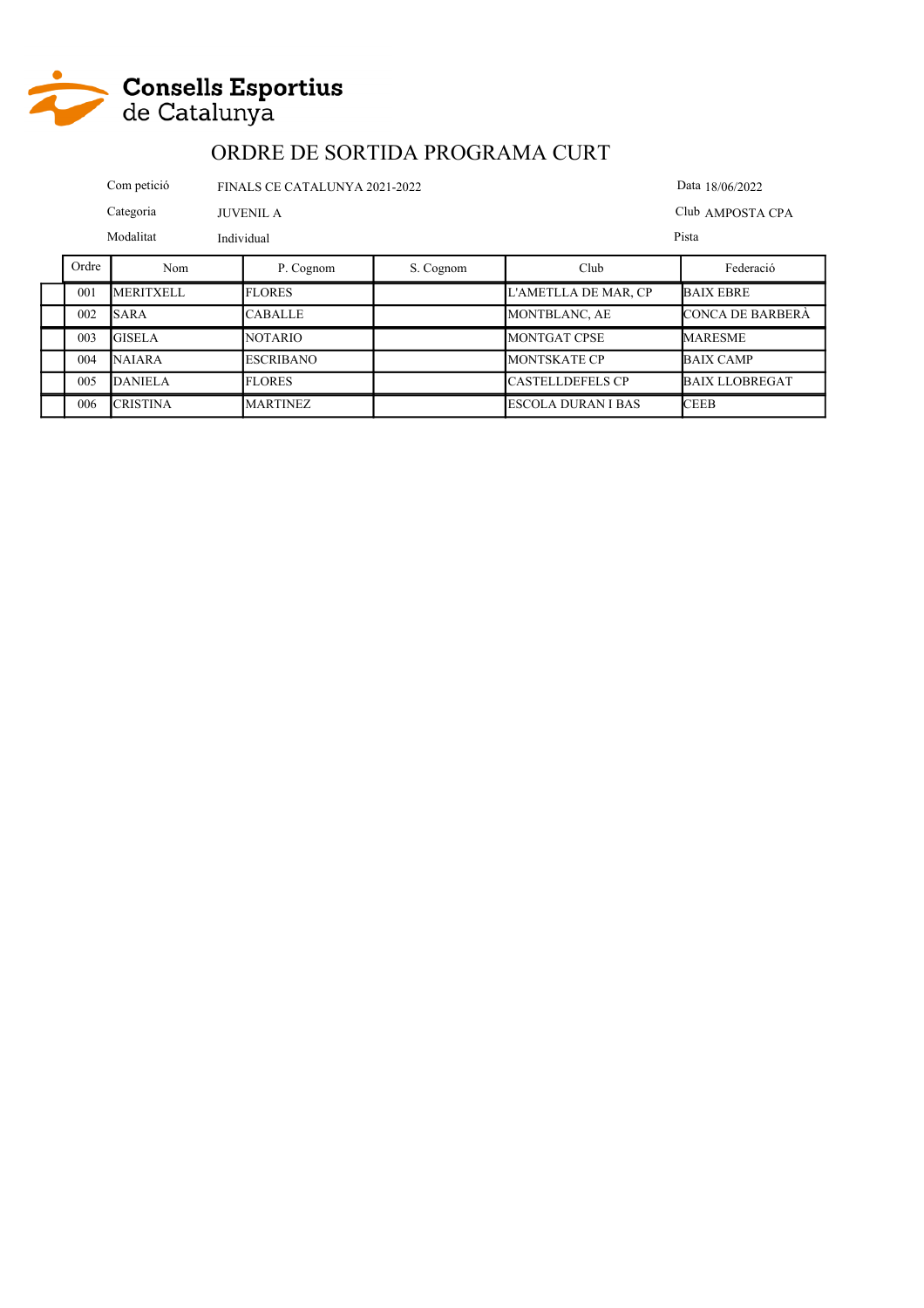

| $\lambda_{\mathbf{r}\alpha}$ | $\mathbf{M}$ =          |                                                  | $\mathbf{D}$ $\mathbf{C}$ = = = = = = | $C$ $C$ - $\cdots$ - $\cdots$ | $\sim$ 11. | 17.1114          |
|------------------------------|-------------------------|--------------------------------------------------|---------------------------------------|-------------------------------|------------|------------------|
|                              | Modalitat<br>Individual |                                                  |                                       |                               |            | Pista            |
|                              | Categoria               |                                                  | <b>JUVENIL B (CE)</b>                 |                               |            | Club AMPOSTA CPA |
|                              | Com petició             | Data 18/06/2022<br>FINALS CE CATALUNYA 2021-2022 |                                       |                               |            |                  |

|  | Ordre | $\mathbf{v}$<br>Nom | $\mathbf{r}$<br>Cognom | Cognom<br>ັ. | Club                    | $\sim$<br>Federació    |
|--|-------|---------------------|------------------------|--------------|-------------------------|------------------------|
|  | 001   | <b>LUNA</b>         | <b>GARBIN</b>          |              | $\cap$ n<br>TUDIO,<br>◡ | <b>PENEDES</b><br>-lal |